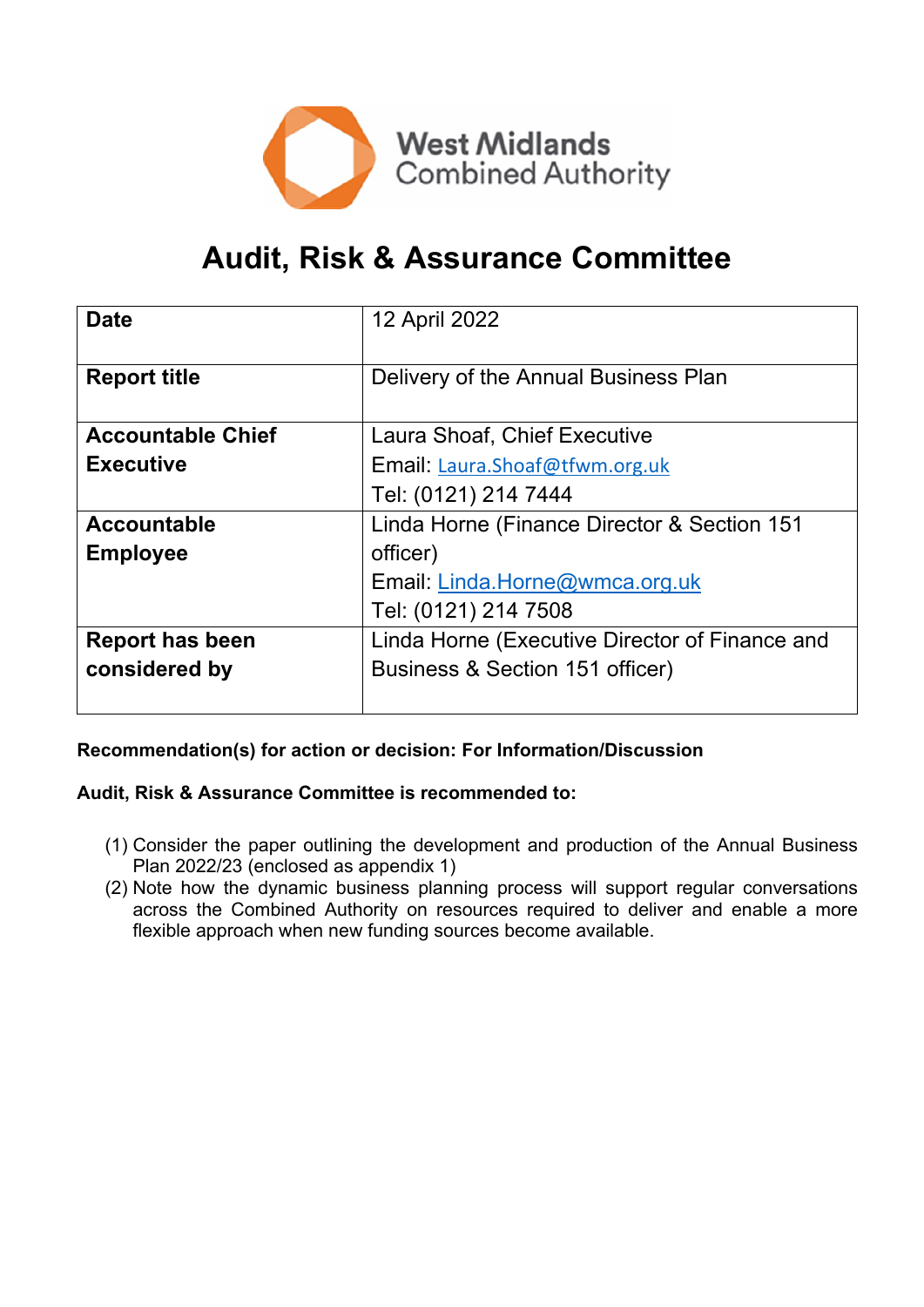### **1. Purpose**

1.1 This paper provides the background to the development of the Annual Business Plan (ABP), an overview of content and how it will be used, monitored and measured supporting the move towards data-driven, evidence-based decision making. There is also an outline of how this will be updated through a dynamic process, utilising both Finance and HR Business Partners during 2022/23.

# 2. **Background**

2.1 The Annual Business Plan (ABP) is a vital link in the 'golden thread' between the WMCA Aims and Objectives, agreed by WMCA Board in November 2021, through Directorate and team plans and into the Individual Performance Management (IPM) goals of staff across the organisation. The ambition was to produce a plan setting out all activity to be delivered in 2022/23 aligned to those aims and objectives.

Identifying all planned activity was undertaken collaboratively across the Finance & Business Hub and delivery Directorates. It was vital to not only look at planned project activity but business as usual (BAU) too and the establishment (staffing) numbers and funding/resources to deliver a balanced budget.

The Strategic Leadership Team were actively engaged in the development of the ABP with Linda Horne as the sponsor. There was also attendance at TfWM Leadership meetings and then sessions with all Heads of Service to identify activity under headings of project, BAU, Covid-response specific and aspirational – the latter for areas where there is the potential for future sources of funding to be announced during the financial year.

2.2 The Annual Business Plan adds value in a number of ways. It provides a single source of the truth for delivery activity to achieve the Aims & Objectives expressed as outputs called High Level Deliverables (HLDs), there is also greater visibility of the funding sources and through regular monitoring and reporting to SLT it provides accountability.

It is primarily an internal document intended as a valuable reference guide; a resource for all staff across the organisation to clearly see how the work they are doing supports the delivery of the strategic aims and, ultimately achieve the vision of a *more prosperous and better connected West Midlands that is fairer, greener and healthier.*

# **3. Performance Monitoring and reporting of the Annual Business Plan**

3.1 There are 136 High Level Deliverables (HLD) underneath the objectives and these are statements that set out the activity at quite a high level over the financial year. There are SMART milestones beneath each HLD; these provide the detail at a much more granular level of delivery activity and are profiled by month with measures and targets and this information is also used by finance colleagues in budget phasing of the capital programme.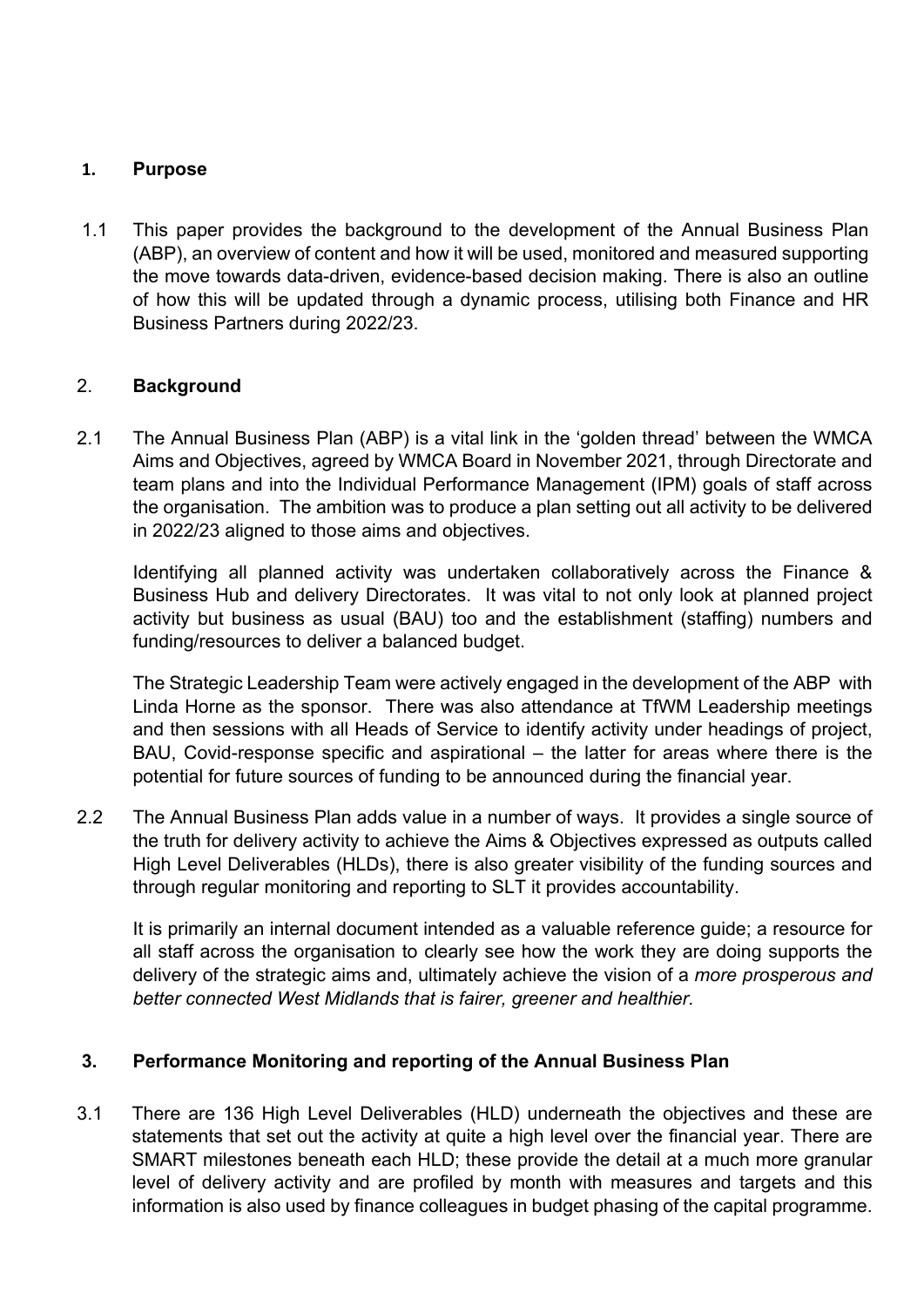- 3.2 Progress against HLDs and milestones will be collated and analysed against profile monthly and a report produced for SLT. There will also be a 'real-time' dashboard, using Power Bi, that can be accessed at any time that provides a RAG-rated view of performance against profile from the 6 WMCA Aims down to milestone level and where achievable, into individual project level.
- 3.3 This reporting solution delivers a 'single version of the truth' through data that will be triangulated with the Strategic Risk Register and finance cost codes, providing a visually rich dashboard with a hierarchy of data from a strategic aim and objective view down to individual milestone. This will support evidence-based decision making.

#### 4. **Dynamic Business Planning process**

- 4.1 This first Annual Business Plan, nested underneath the corporate Aims and Objectives, presents an opportunity to continue the engagement across Directorates and continuously improve the process. To replace the current intensive period of business planning aligned to the annual budget planning round, instead there will be regular conversations and a more iterative process involving both Finance and HR Business Partners, led by the Business Planning Specialist and Workforce Management Lead, to review and consider performance and resource. This dynamic process is intended to provide greater engagement across staff teams, alignment to the overall vision and regular reporting will give SLT the assurance where there is the flexibility to respond to new opportunities.
- 4.2 These regular business reviews will focus on three main areas:
	- 1. Workforce Planning workforce profile, current recruitment plans, vacancies levels, FTC arrangements, absence issues, talent and succession profiling
	- 2. Financial Management & Planning spend against profile, budget discussions, efficiency opportunities and risks
	- 3. Performance reporting against ABP HLD performance and trends, portfolio pipeline profile, changes to activity, horizon scanning and successes
- 4.3 ARAC can be assured that the integrated planning process that has effectively joined business activity, finance and resources together has allowed us to appropriately resource the team to deliver the requirements of the annual business plan.

We have actively bolstered the HR and Resourcing team to ensure we have resourced work programmes in place to support around CRSTS, UK Shared Prosperity and the Trail-blazing Devolution deal.

We are currently recruiting for 42 vacancies in all areas across the Authority.

Key roles filled in the last quarter are Head of Safety, Security and Emergency Planning (Feb 2022) and Head of Policy & Public Affairs (March 22).

#### **5. Financial Implications**

The ABP was developed in an integrated planning approach with Finance and HR colleagues to ensure it was deliverable with the budget and organisational resource plan.